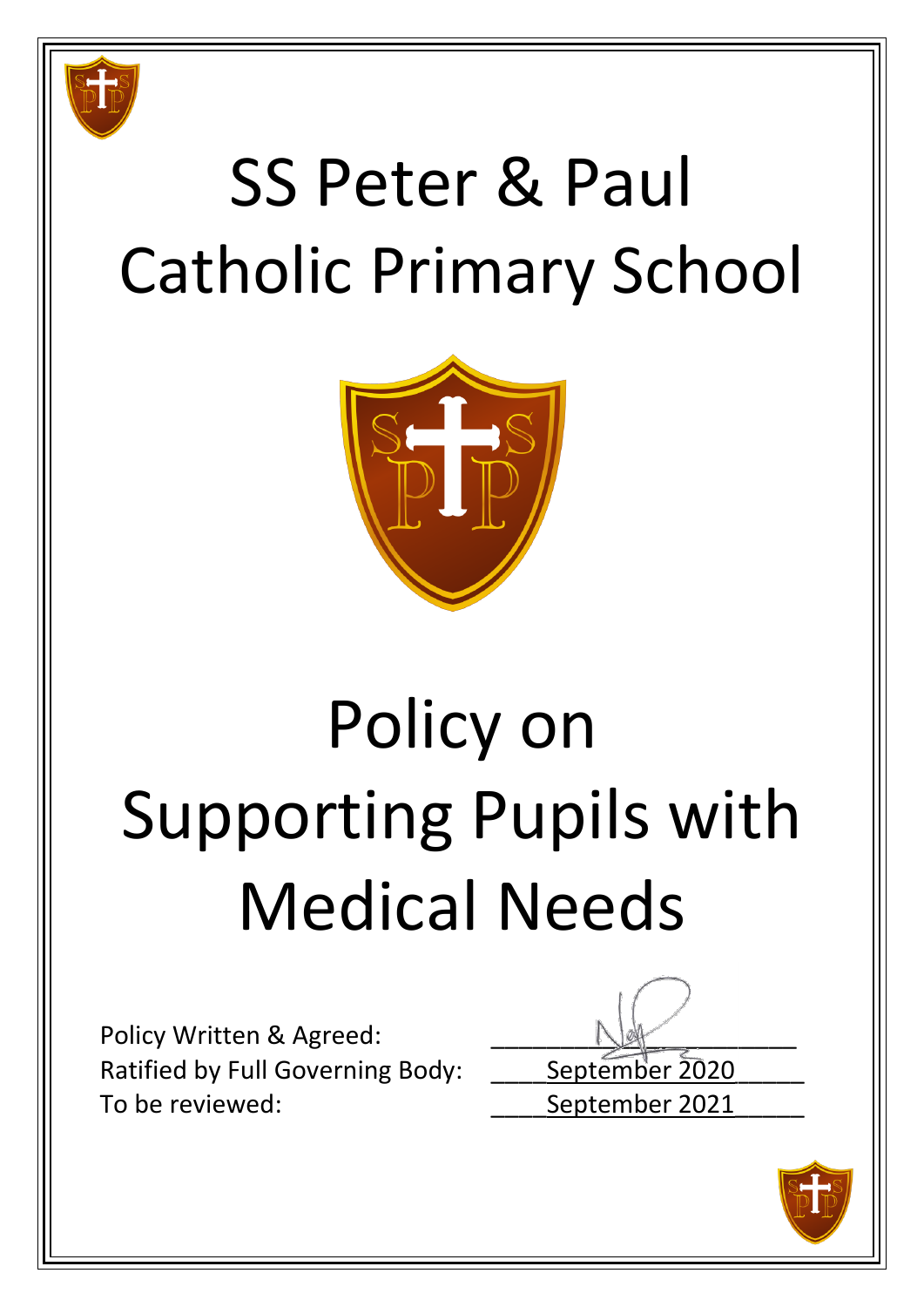# **SS Peter & Paul Whole School Policy on Supporting Pupils with Medical Needs**

This Medical Needs policy:-

- reflects the consensus of opinion of the whole staff;
- was discussed, written and agreed by the whole staff;
- has been approved by the Governing body.

The implementation and ownership of this policy is the responsibility of the whole staff.

The overall accountability and effectiveness of the policy will be the responsibility of the Head Teacher and Senior Leadership Team.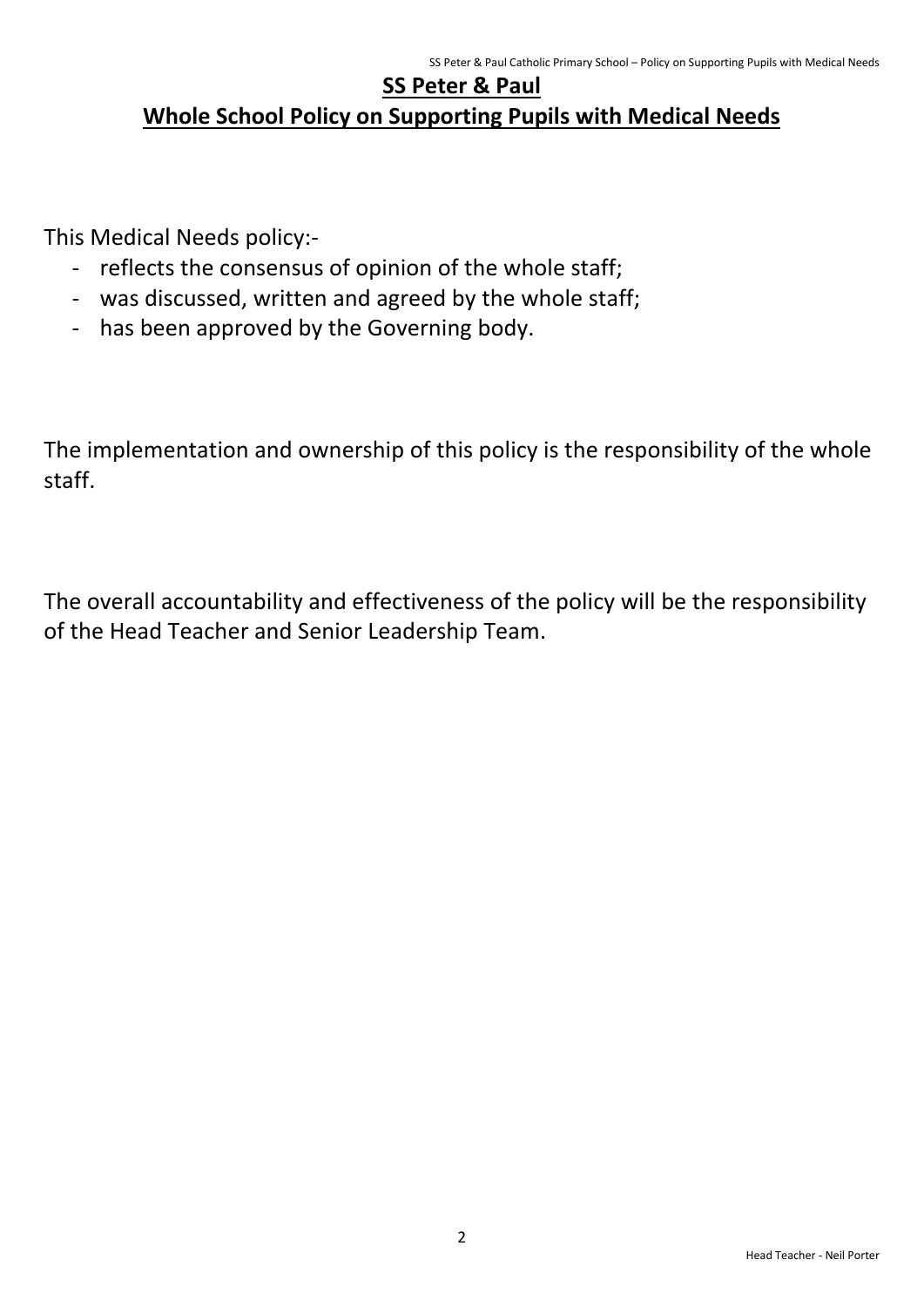At SS Peter & Paul Catholic Primary School we take a professional approach to supporting pupils with medical needs. We believe that we should take all reasonable steps to ensure that any child with a medical need is able to continue their education, with minimal disruption.

As a Catholic school we regard every individual as unique and special in God's family. This medical needs policy is designed to support every member of our school community, taking into account their unique and special nature as part of God's family.

The governing body of SS Peter & Paul Catholic Primary School has a duty to ensure arrangements are in place to support pupils with medical conditions. The aim of this policy is to ensure that all pupils with medical conditions, in terms of both physical and mental health, receive appropriate support allowing them to play a full and active role in school life, remain healthy, have full access to education (including school trips and physical education) and achieve their academic potential.

SS Peter & Paul School believes it is important that parents/carers of pupils with medical conditions feel confident that the school provides effective support for their child's medical condition, and the pupil's feel safe in the school environment.

There are also social and emotional implications associated with medical conditions. Pupils with medical conditions can develop emotional disorders, such as self-consciousness, anxiety and depression, and be subject to bullying. This policy aims to minimise the risks of pupils experiencing these difficulties.

Long-term absences as a result of medical conditions can affect educational attainment, impact integration with peers, and affect wellbeing and emotional health. This policy contains procedures to minimise the impact of long-term absence and effectively manage short-term absence.

Some pupils with medical conditions may be considered to be disabled under the definition set out in the Equality Act 2010. The school has a duty to comply with the Act in all such cases.

In addition, some pupils with medical conditions may also have Special Educational Needs and/or Disabilities (SEND) and have an Education, Health and Care (EHC) plan collating their health, social and SEND provision. For these pupils, compliance with the DfE's 'Special educational needs and disability code of practice: 0 to 25 years' and the school's SEN Policy will ensure compliance with legal duties.

To ensure that the needs of our pupils with medical conditions are fully understood and effectively supported, we consult with health and social care professionals, pupils and their parents/carers.

# **1.0 Legislative framework**

- 1.1 This policy has due regard to legislation including, but not limited to:
	- The Children and Families Act 2014
	- The Education Act 2002
	- The Education Act 1996 (as amended)
	- The Children Act 1989
	- The NHS Act 2006
	- The Equality Act 2010
	- The Health and Safety at Work etc. Act 1974
	- The Misuse of Drugs Act 1971
	- The Medicines Act 1968
	- The School Premises (England) Regulations 2012 (as amended)
	- The Special Educational Needs and Disability Regulations 2014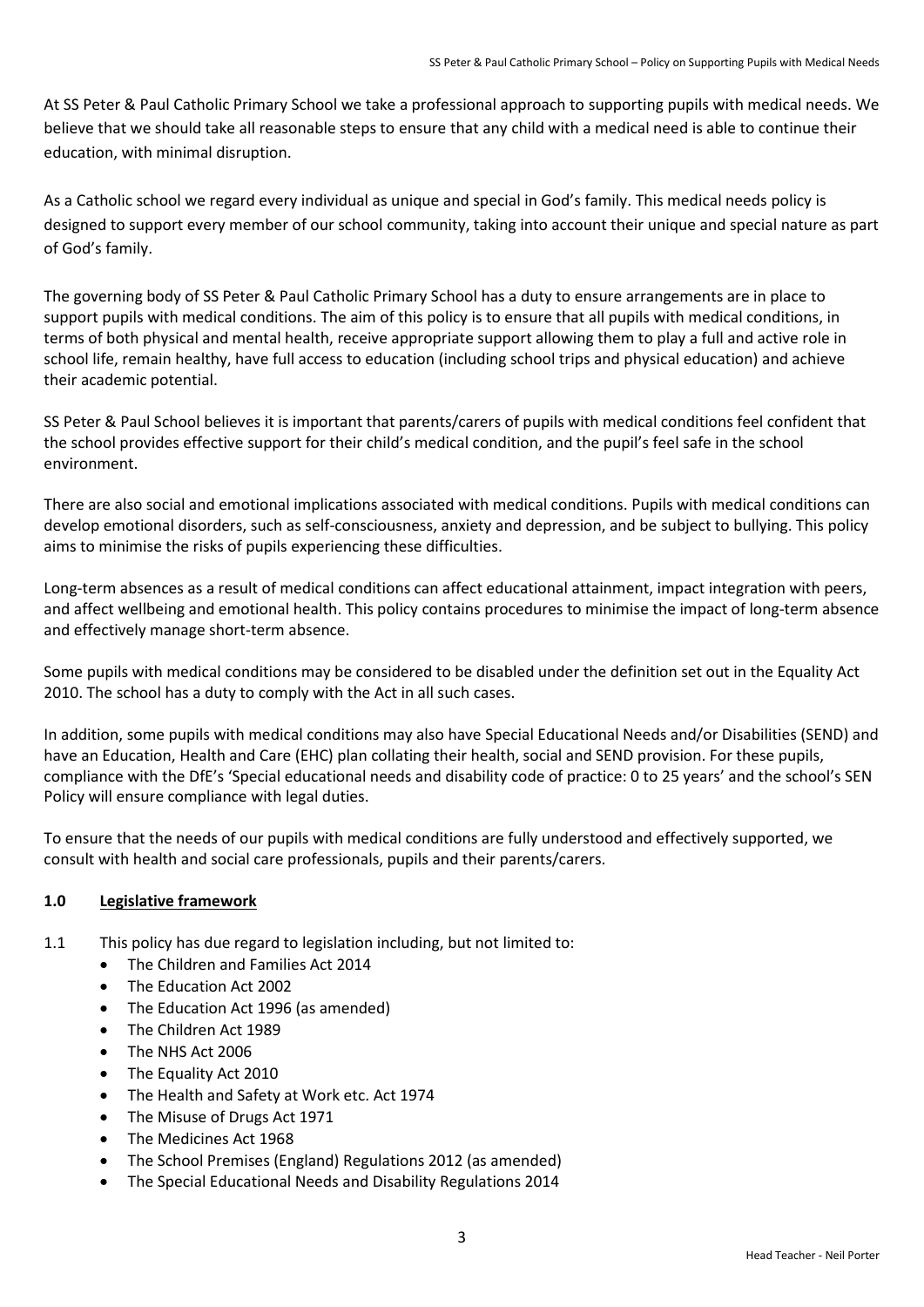- 1.2 This policy also has due regard to the following guidance:
	- DfE (2015) 'Special educational needs and disability code of practice: 0-25 years'
	- DfE (2015) 'Supporting pupils at school with medical conditions'
	- DfEE (2000) 'First aid in schools'
	- Ofsted (2015) 'The common inspection framework: education, skills and early years'

# **2.0 The role of the Governing Body**

### 2.1 The governing body:

- Is legally responsible for fulfilling its statutory duties under legislation.
- Ensures that arrangements are in place to support pupils with medical conditions.
- Ensures that pupils with medical conditions can access and enjoy the same opportunities as any other child at the school.
- Works with the LA, health professionals, commissioners and support services to ensure that pupils with medical conditions receive a full education.
- Ensures that, following long-term or frequent absence, pupils with medical conditions are reintegrated effectively.
- Ensures that the focus is on the needs of each pupil and what support is required to support their individual needs.
- Instils confidence in parents/carers and pupils in the school's ability to provide effective support.
- Ensures that all members of staff are properly trained to provide the necessary support and are able to access information and other teaching support materials as needed.
- Ensures that no prospective pupil is denied admission to the school because arrangements for their medical condition have not been made.
- Ensures that pupils' health is not put at unnecessary risk. As a result, it holds the right to not accept a pupil into school at times where it would be detrimental to the health of that pupil or others to do so, such as where the child has an infectious disease.
- Ensures that policies, plans, procedures and systems are properly and effectively implemented.

# **3.0 The role of the Head Teacher**

- 3.1 The Head Teacher:
	- Ensures that this policy is effectively implemented with partners.
	- Ensures that all staff are aware of this policy and understand their role in its implementation.
	- Ensures that a sufficient number of staff are trained and available to implement this policy and deliver against all individual healthcare (IHC) plans, including in emergency situations.
	- Considers recruitment needs for the specific purpose of ensuring pupils with medical conditions are properly supported.
	- Has overall responsibility for the development of IHC plans.
	- Ensures that staff are appropriately insured and aware of the insurance arrangements.
	- Contacts the school nursing service where a pupil with a medical condition requires support that has not yet been identified.

# **4.0 The role of parents/carers**

- 4.1 Parents/carers:
	- Notify the school if their child has a medical condition.
	- Provide the school with sufficient and up-to-date information about their child's medical needs.
	- Are involved in the development and review of their child's IHC plan.
	- Carry out any agreed actions contained in the IHC plan.
	- Ensure that they, or another nominated adult, are contactable at all times.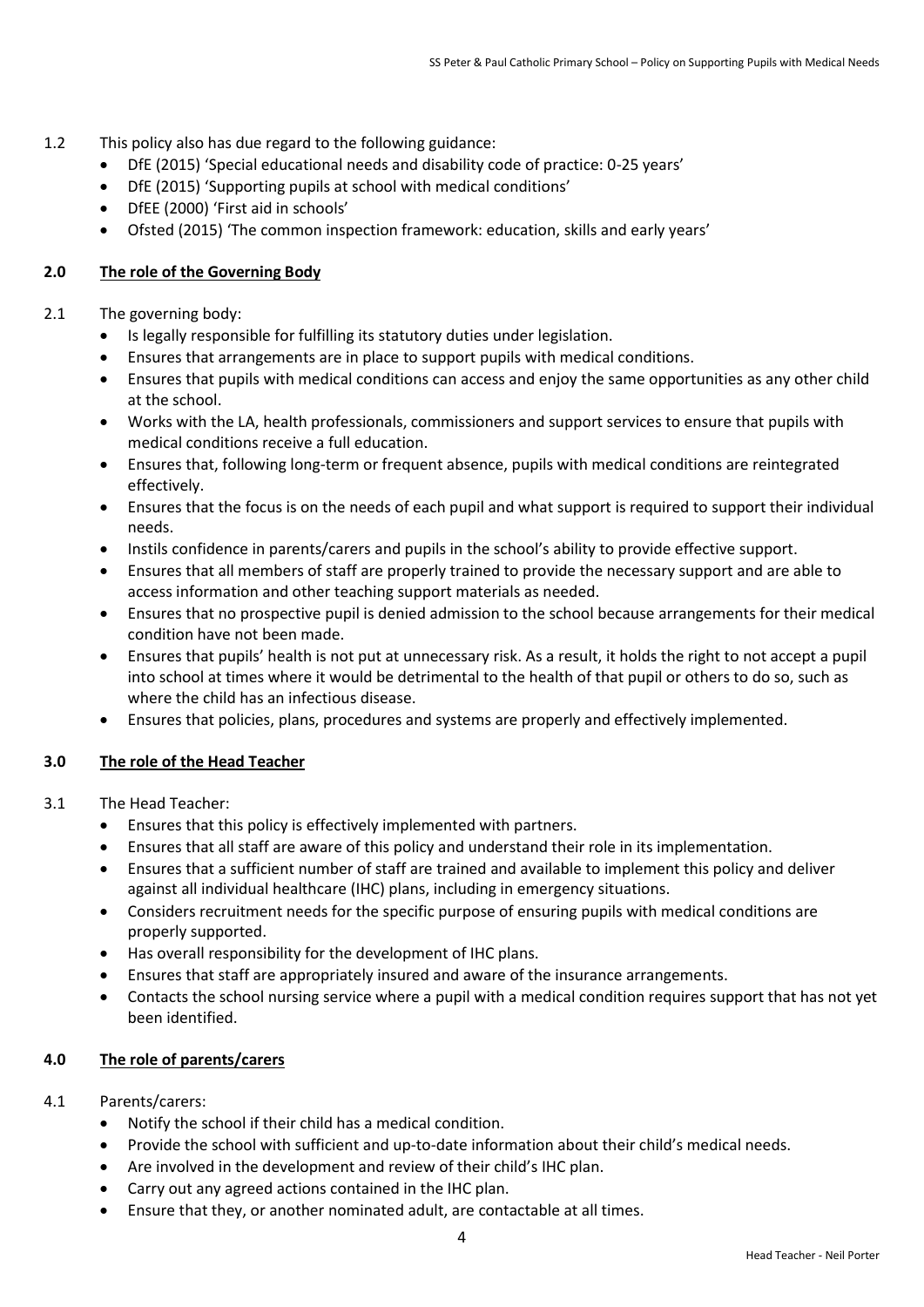# **5.0 The role of pupils**

## 5.1 Pupils:

- Are fully involved in discussions about their medical support needs.
- Contribute to the development of their IHC plan.
- Are sensitive to the needs of pupils with medical conditions.

# **6.0 The role of school staff**

- 6.1 School staff:
	- May be asked to provide support to pupils with medical conditions, including the administering of medicines, but are not required to do so.
	- Take into account the needs of pupils with medical conditions in their lessons when deciding whether or not to volunteer to administer medication.
	- Receive sufficient training and achieve the required level of competency before taking responsibility for supporting pupils with medical conditions.
	- Know what to do and respond accordingly when they become aware that a pupil with a medical condition needs help.

# **7.0 The role of the school nurse**

- 7.1 The school nurse:
	- At the earliest opportunity, notifies the school when a pupil has been identified as having a medical condition which requires support in school.
	- Supports staff to implement IHC plans and provides advice and training.
	- Liaises with lead clinicians locally on appropriate support for pupils with medical conditions.

# **8.0 The role of clinical commissioning groups (CCGs)**

- 8.1 CCGs:
	- Ensure that commissioning is responsive to pupils' needs, and that health services are able to cooperate with schools supporting pupils with medical conditions.
	- Make joint commissioning arrangements for education, health and care provision for pupils with SEND.
	- Are responsive to LAs and schools looking to improve links between health services and schools.
	- Provide clinical support for pupils who have long-term conditions and disabilities.
	- Ensure that commissioning arrangements provide the necessary ongoing support essential to ensuring the safety of vulnerable pupils.

# **9.0 The role of other healthcare professionals**

- 9.1. Other healthcare professionals, including GPs and paediatricians:
	- Notify the school nurse when a child has been identified as having a medical condition that will require support at school.
	- Provide advice on developing IHC plans.
	- May provide support in the school for children with particular conditions, e.g. asthma, diabetes and epilepsy.

# **10.0 The role of providers of health services**

10.1 Providers of health services co-operate with the school, including ensuring communication, liaising with the school nurse and other healthcare professionals, and participating in local outreach training.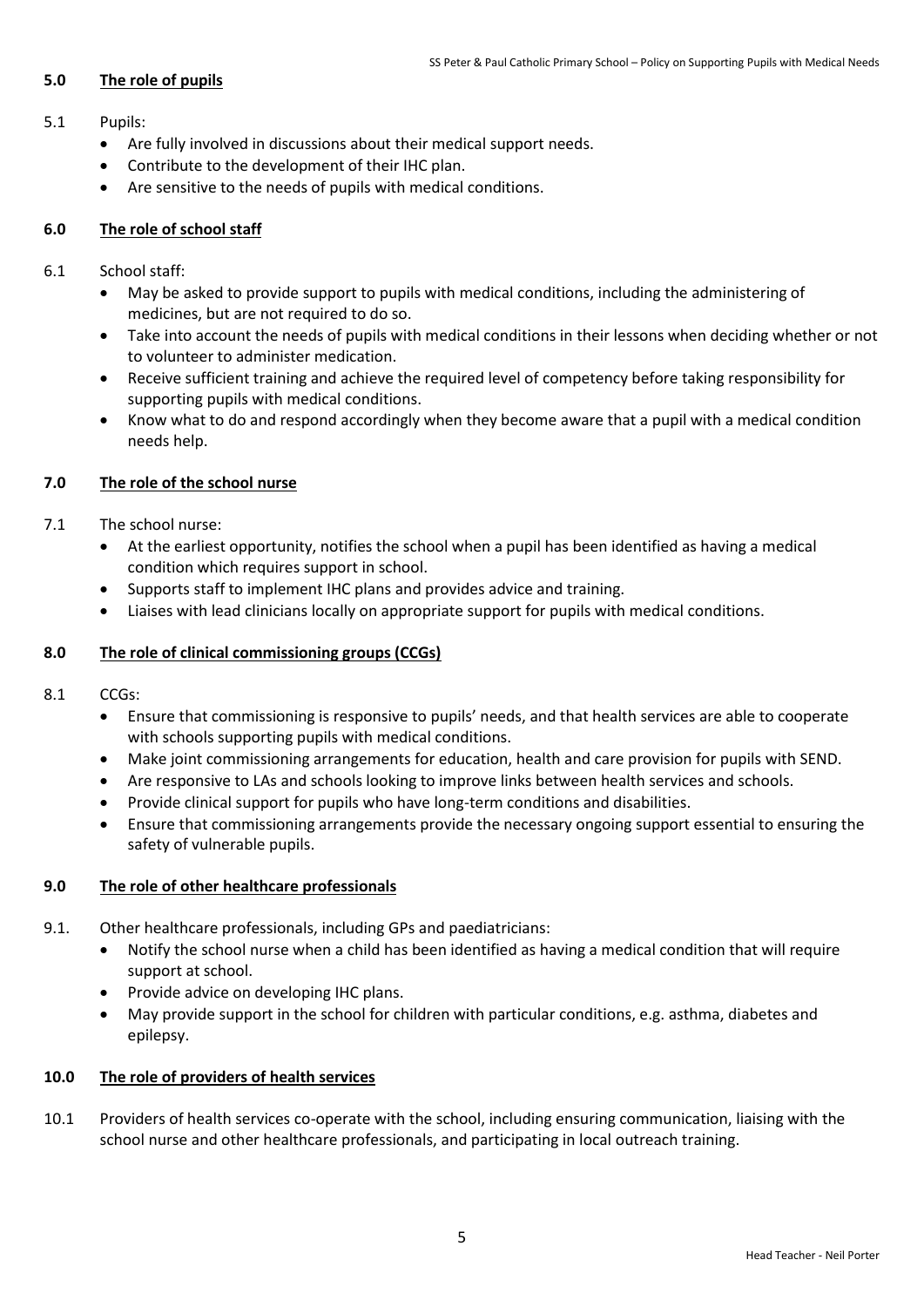# **11.0 The role of the LA**

- 11.1 The LA:
	- Commissions school nurses for local schools.
	- Promotes co-operation between relevant partners.
	- Makes joint commissioning arrangements for education, health and care provision for pupils with SEND.
	- Provides support, advice and guidance, and suitable training for school staff, ensuring that IHC plans can be effectively delivered.
	- Works with the school to ensure that pupils with medical conditions can attend school full-time.
- 11.2 Where a child is away from school for 15 days or more (whether consecutively or across a school year), the LA has a duty to make alternative arrangements, as the pupil is unlikely to receive a suitable education in a mainstream school.

### **12.0 The role of Ofsted**

- 12.1 Ofsted inspectors will consider how well the school meets the needs of the full range of pupils, including those with medical conditions.
- 12.2 Key judgements are informed by the progress and achievement of pupils with medical conditions, alongside pupils with SEND, and also by pupils' spiritual, moral, social and cultural development.

### **13.0 Admissions**

- 13.1 No child is denied admission to the school or prevented from taking up a school place because arrangements for their medical condition have not been made.
- 13.2 A child may only be refused admission if it would be detrimental to the health of the child to admit them into the school setting.

#### **14.0 Notification procedure**

- 14.1 When the school is notified that a pupil has a medical condition that requires support in school, the school nurse team informs the Head Teacher. Following this, the school begins to arrange a meeting with parents/carers, healthcare professionals and the pupil, with a view to discussing the necessity of an IHC plan (outlined in detail in section 18).
- 14.2 The school does not wait for a formal diagnosis before providing support to pupils. Where a pupil's medical condition is unclear, or where there is a difference of opinion concerning what support is required, a judgement is made by the Head Teacher based on all available evidence (including medical evidence and consultation with parents/carers).
- 14.3 For a pupil starting at the school in a September uptake, arrangements are in place prior to their introduction and informed by their previous institution.
- 14.4 Where a pupil joins the school mid-term or a new diagnosis is received, arrangements are put in place within two weeks.

#### **15.0 Staff training and support**

- 15.1 Any staff member providing support to a pupil with medical conditions receives suitable training.
- 15.2 Staff do not undertake healthcare procedures or administer medication without appropriate training.
- 15.3 Training needs are assessed by the school nurse through the development and review of IHC plans, on a termly basis for all school staff, and when a new staff member arrives.
- 15.4 Through training, staff have the requisite competency and confidence to support pupils with medical conditions and fulfil the requirements set out in IHC plans. Staff understand the medical condition(s) they are asked to support, their implications, and any preventative measures that must be taken.
- 15.5 The school nurse confirms the proficiency of staff in performing medical procedures or providing medication.
- 15.6 A first-aid certificate does not constitute appropriate training for supporting pupils with medical conditions.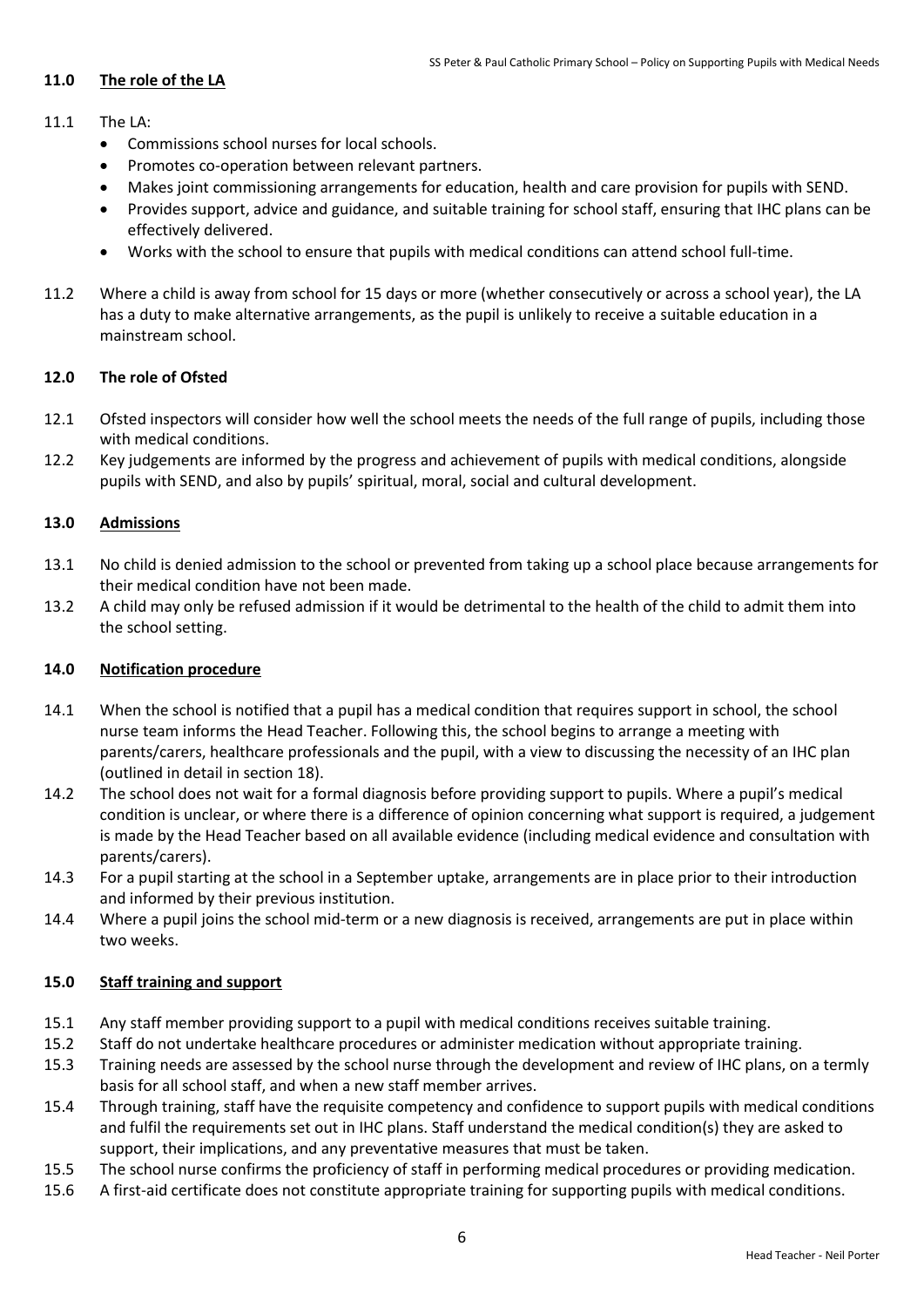SS Peter & Paul Catholic Primary School – Policy on Supporting Pupils with Medical Needs

- 15.7 Whole school awareness training is carried out on a termly basis for all staff, and included in the induction of new staff members.
- 15.8 The school nurse identifies suitable training opportunities that ensure all medical conditions affecting pupils in the school are fully understood, and that staff can recognise difficulties and act quickly in emergency situations.
- 15.9 Training is commissioned by the Head Teacher and provided by the following bodies:
	- NHS
	- The school nurse team
- 15.10 Parents/carers of pupils with medical conditions are consulted for specific advice and their views are sought where necessary, but they will not be used as a sole trainer.
- 15.11 The governing body will provide details of further continuing professional development opportunities for staff regarding supporting pupils with medical conditions.

# **16.0 Self-management**

- 16.1 Following discussion with parents/carers, pupils who are competent to manage their own health needs and medicines are encouraged to take responsibility for self-managing their medicines and procedures. This is reflected in their IHC plan.
- 16.2 Where possible, pupils are allowed to carry their own medicines and relevant devices.
- 16.3 Where it is not possible for pupils to carry their own medicines or devices, they are held in suitable locations that can be accessed quickly and easily.
- 16.4 If a child refuses to take medicine or carry out a necessary procedure, staff will not force them to do so. Instead, the procedure agreed in the pupil's IHC plan is followed. Following such an event, parents/carers are informed so that alternative options can be considered.
- 16.5 If a child with a controlled drug passes it to another child for use, this is an offence and appropriate disciplinary action is taken in accordance with our Drugs and Alcohol Policy.

### **17.0 Supply teachers and staff absence**

- 17.1 Supply teachers are:
	- Provided access to this policy.
	- Informed of all relevant medical conditions of pupils in the class they are providing cover for.
	- Covered under the school's insurance arrangements.

# **18.0 Individual healthcare (IHC) plans**

- 18.1 The school, healthcare professionals and parent/carer(s) agree, based on evidence, whether an IHC plan is required for a pupil, or whether it would be inappropriate or disproportionate. If no consensus can be reached, the Head Teacher makes the final decision.
- 18.2 The school, parent/carer(s) and a relevant healthcare professional work in partnership to create and review IHC plans. Where appropriate, the pupil is also involved in the process.
- 18.3 IHC plans include the following information:
	- The medical condition, along with its triggers, symptoms, signs and treatments.
	- The pupil's needs, including medication (dosages, side effects and storage), other treatments, facilities, equipment, access to food and drink (where this is used to manage a condition), dietary requirements and environmental issues.
	- The support needed for the pupil's educational, social and emotional needs.
	- The level of support needed, including in emergencies.
	- Whether a child can self-manage their medication.
	- Who will provide the necessary support.
	- The training needs, expectations of the role and who will confirm the supporting staff member's proficiency to carry out the role effectively.
	- Cover arrangements for when the named supporting staff member is unavailable.
	- Who needs to be made aware of the pupil's condition and the support required.
	- Arrangements for obtaining written permission from parents/carers and the Head Teacher for medicine to be administered by school staff or self-administered by the pupil.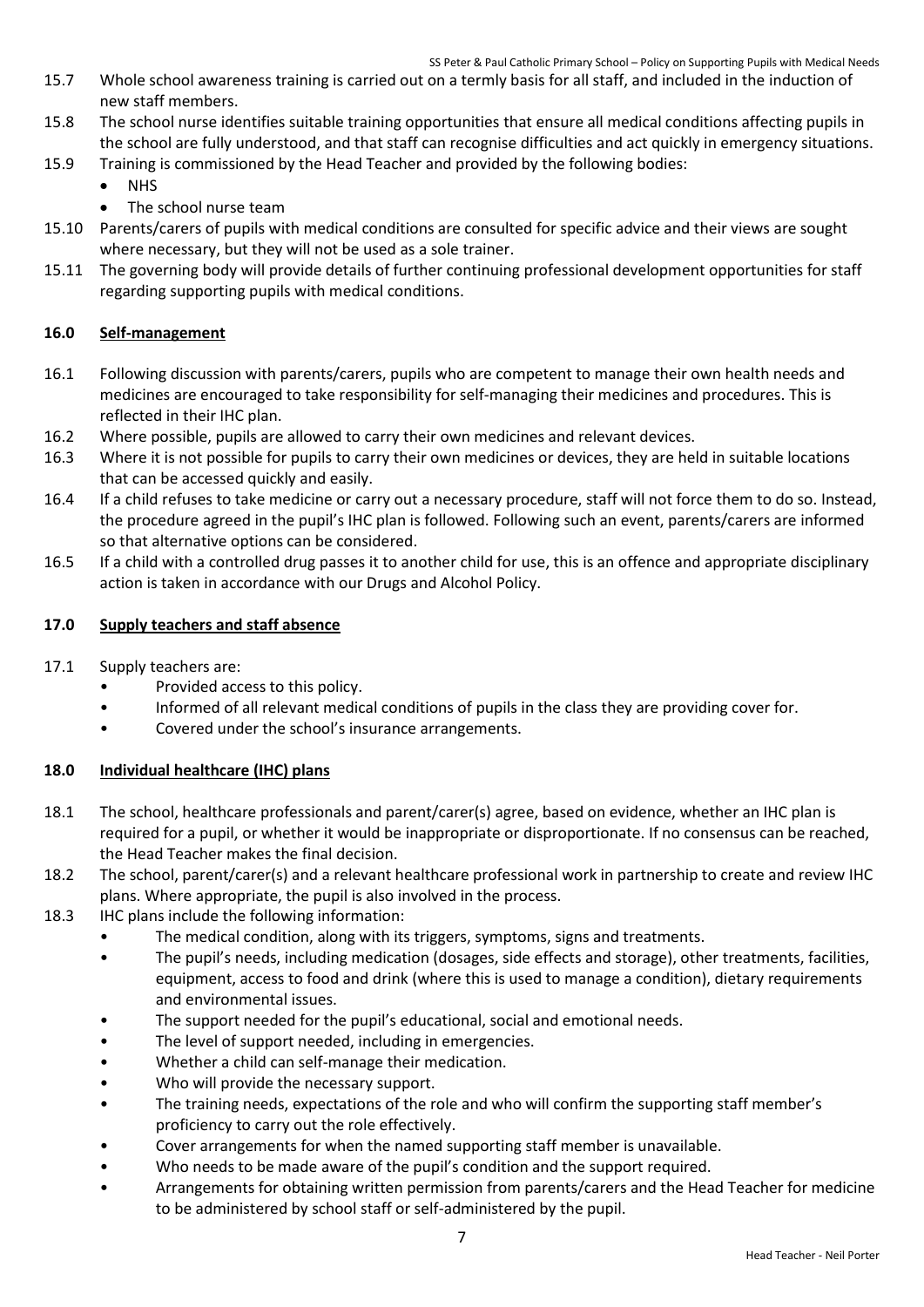- Separate arrangements or procedures required during school trips and activities.
- Where confidentiality issues are raised by the parent/carer(s) or pupil, the designated individual to be entrusted with information about the pupil's medical condition.
	- What to do in an emergency, including contact details and contingency arrangements.
- 18.4 Where a pupil has an emergency healthcare plan prepared by their lead clinician, this is used to inform the IHC plan.
- 18.5 IHC plans are easily accessible to those who need to refer to them, but confidentiality is preserved.
- 18.6 IHC plans are reviewed on at least an annual basis, or when a child's medical circumstances change, whichever is sooner.
- 18.7 Where a pupil has an education, health and care (EHC) plan or special needs statement, the IHC plan is linked to it or becomes part of it.
- 18.8 Where a child has SEND but does not have a statement or EHC plan, their SEND should be mentioned in their IHC plan.
- 18.9 Where a child is returning from a period of hospital education, alternative provision or home tuition, we work with the LA and education provider to ensure that their IHC plan identifies the support the child needs to reintegrate.

#### **19.0 Managing medicines**

- 19.1 Medicines are only administered at school when it would be detrimental to a pupil's health or school attendance not to do so.
- 19.2 Pupils under 16 years of age are not given prescription or non-prescription medicines without their parent/carer's written consent – except where the medicine has been prescribed to the pupil without the parent/carer's knowledge. In such cases, the school encourages the pupil to involve their parents/carers, while respecting their right to confidentially.
- 19.3 Non-prescription medicines may be administered in the following situations:
	- When it would be detrimental to the pupil's health not to do so
	- When instructed by a medical professional
- 19.4 No pupil under 16 years of age is given medicine containing aspirin unless prescribed by a doctor.
- 19.5 Pain relief medicines are never administered without first checking when the previous dose was taken and the maximum dosage allowed.
- 19.6 Parents/carers are informed any time medication is administered that is not agreed in an IHC plan.
- 19.7 The school only accepts medicines that are in-date, labelled, in their original container, and that contain instructions for administration, dosage and storage. The only exception to this is insulin, which must still be indate, but is available in an insulin pen or pump, rather than its original container.
- 19.8 All medicines are stored safely. Pupils know where their medicines are at all times and are able to access them immediately, whether in school or attending a school trip/residential visit. Where relevant, pupils are informed who holds the key to the relevant storage facility.
- 19.9 When medicines are no longer required, they are returned to parents/carers for safe disposal. Sharps boxes are always used for the disposal of needles and other sharps.
- 19.10 Controlled drugs are stored in a non-portable container and only named staff members have access; however, these drugs are easily accessed in an emergency. A record is kept of the amount of controlled drugs held and any doses administered.
- 19.11 The school holds asthma inhalers for emergency use. The inhalers are stored in **The Staff Room** and their use is recorded.
- 19.12 Staff may administer a controlled drug to a child for whom it has been prescribed. They must do so in accordance with the prescriber's instructions.
- 19.13 Records are kept of all medicines administered to individual children stating what, how and how much was administered, when and by whom. A record of side effects presented is also held.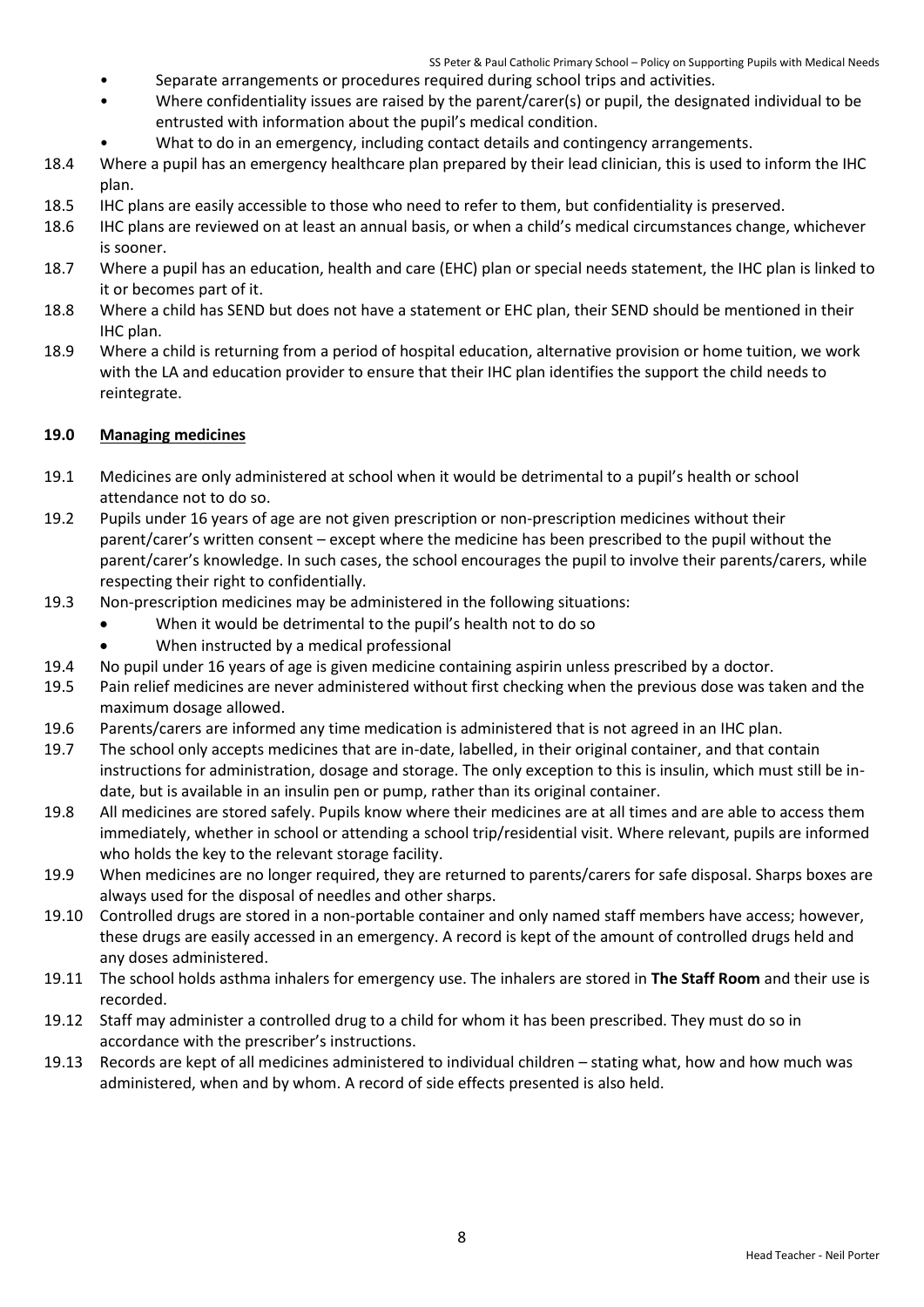#### **20.0 Record keeping**

- 20.1 In accordance with paragraphs 19.10, 19.11, 19.12 and 19.13, written records are kept of all medicines administered to children.
- 20.2 Proper record keeping protects both staff and pupils, and provides evidence that agreed procedures have been followed.
- 20.3 Appropriate forms for record keeping can be found in **APPENDIX B** of this policy.

# **21.0 Emergency procedures**

- 21.1 Medical emergencies are dealt with under the school's emergency procedures.
- 21.2 Where an IHC plan is in place, it should detail:
	- What constitutes an emergency.
	- What to do in an emergency.
- 21.3 Pupils are informed in general terms of what to do in an emergency, such as telling a teacher.
- 21.4 If a pupil needs to be taken to hospital, a member of staff remains with the child until their parents/carers arrive.
- 21.5 When transporting pupils with medical conditions to medical facilities, staff members are informed of the correct postcode and address for use in navigation systems.

### **22.0 Day trips, residential visits and sporting activities**

- 22.1 Pupils with medical conditions are supported to participate in school trips, sporting activities and residential visits.
- 22.2 Prior to an activity taking place, the school conducts a risk assessment to identify what reasonable adjustments should be taken to enable pupils with medical conditions to participate. In addition to a risk assessment, advice is sought from pupils, parents/carers and relevant medical professionals.
- 22.3 The school will arrange for adjustments to be made for all pupils to participate, except where evidence from a clinician, such as a GP, indicates that this is not possible.

#### **23.0 Unacceptable practice**

- 23.1 The school will never:
	- Assume that pupils with the same condition require the same treatment.
	- Prevent pupils from easily accessing their inhalers and medication.
	- Ignore the views of the pupil and/or their parents/carers.
	- Ignore medical evidence or opinion.
	- Send pupils home frequently for reasons associated with their medical condition, or prevent them from taking part in activities at school, including lunch times, unless this is specified in their IHC plan.
	- Send an unwell pupil to the medical station or school office alone or with an unsuitable escort.
	- Penalise pupils with medical conditions for their attendance record, where the absences relate to their condition.
	- Make parents/carers feel obliged or forced to attend school to administer medication or provide medical support, including for toilet issues. The school will ensure that no parent/carer is made to feel that they have to give up working because the school is failing to support their child's needs.
	- Create barriers to children participating in school life, including school trips.
	- Refuse to allow pupils to eat, drink or use the toilet when they need to in order to manage their condition.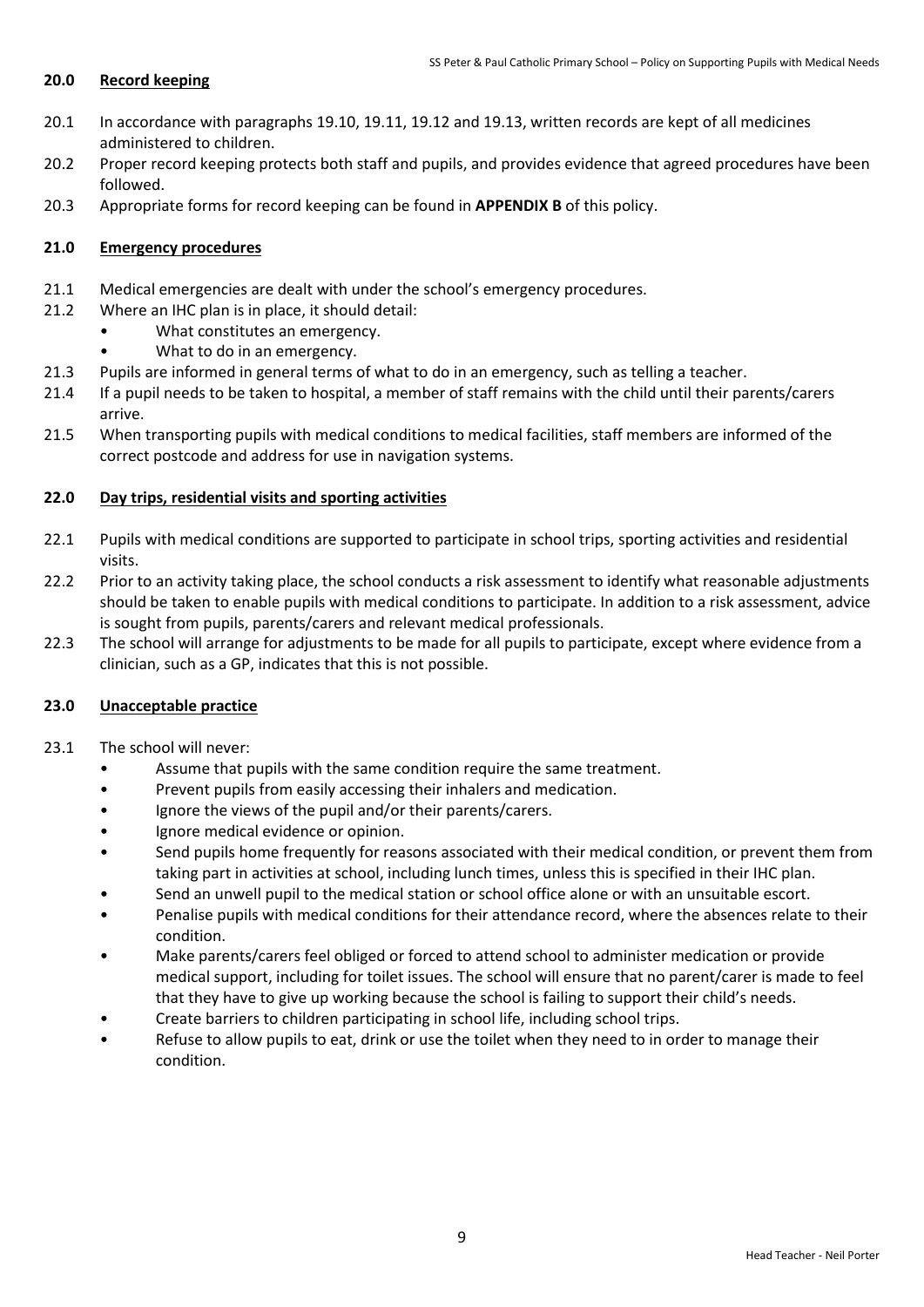#### **24.0 Liability and indemnity**

- 24.1 The governing body ensures that appropriate insurance is in place to cover staff providing support to pupils with medical conditions.
- 24.2 The school holds an insurance policy covering liability relating to the administration of medication. The policy has the following requirements:
	- All staff must have undertaken appropriate training.
- 24.3 The school holds an insurance policy covering healthcare procedures. The policy has the following requirements:
	- All staff must have undertaken appropriate training.
- 24.4 All staff providing such support are provided access to the insurance policies.
- 24.5 In the event of a claim alleging negligence by a member of staff, civil actions are most likely to be brought against the school, not the individual.

#### **25.0 Complaints**

- 25.1 Parents/carers or pupils wishing to make a complaint concerning the support provided to pupils with medical conditions are required to speak to the school in the first instance.
- 25.2 If they are not satisfied with the school's response, they may make a formal complaint via the school's complaints procedure.
- 25.3 If the issue remains unresolved, the complainant has the right to make a formal complaint to the DfE.
- 25.4 Parents/carers and pupils are free to take independent legal advice and bring formal proceedings if they consider they have legitimate grounds to do so.

#### **26.0 Home-to-school transport**

- 26.1 Arranging home-to-school transport for pupils with medical conditions is the responsibility of the LA.
- 26.2 Where appropriate, the school will share relevant information to allow the LA to develop appropriate transport plans for pupils with life-threatening conditions.

# **27.0 Defibrillators**

27.1 The school currently has no defibrillator.

| Policy Written & Agreed:                |                |
|-----------------------------------------|----------------|
| <b>Ratified by Full Governing Body:</b> | September 2020 |
| To be reviewed:                         | September 2021 |
|                                         |                |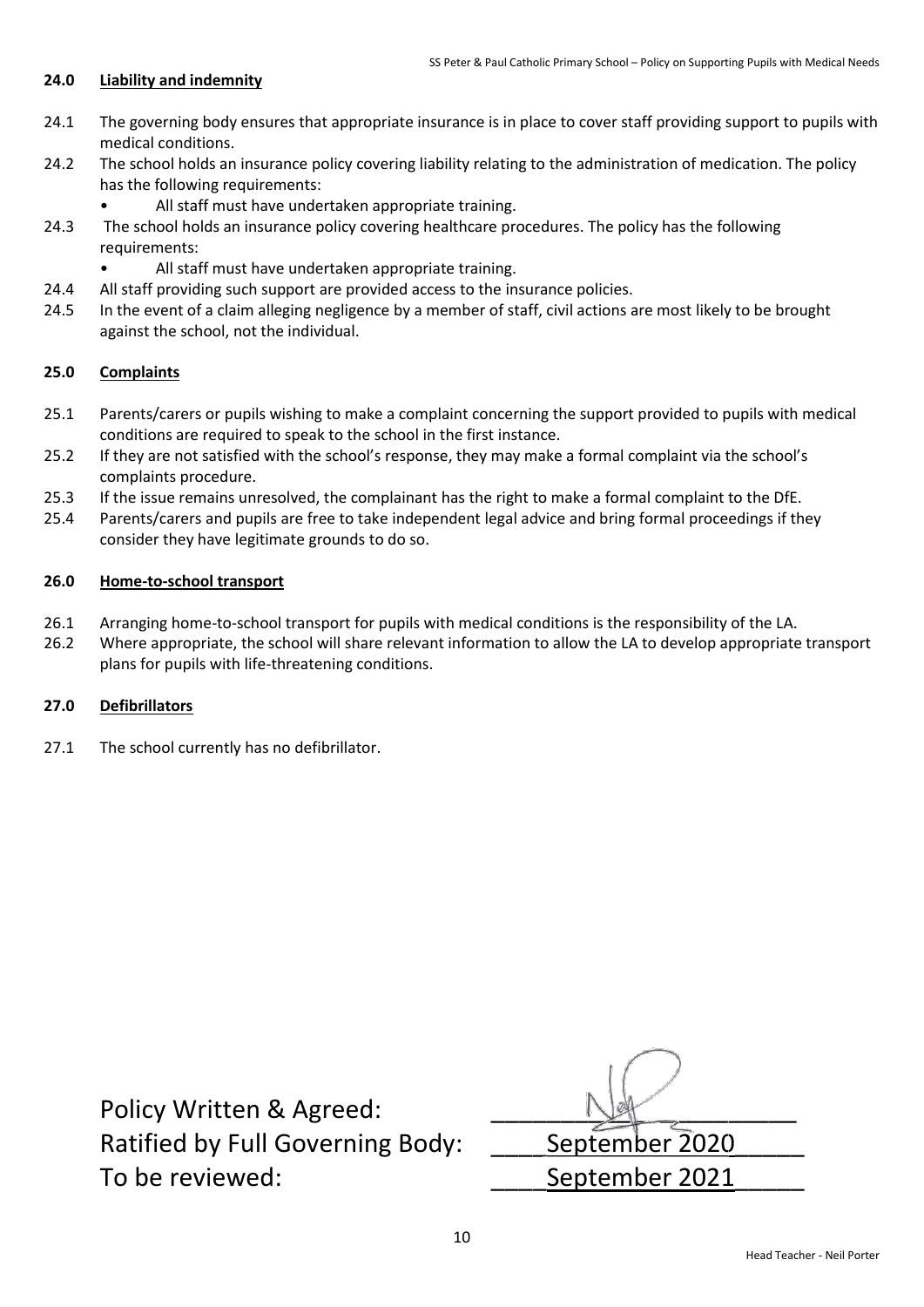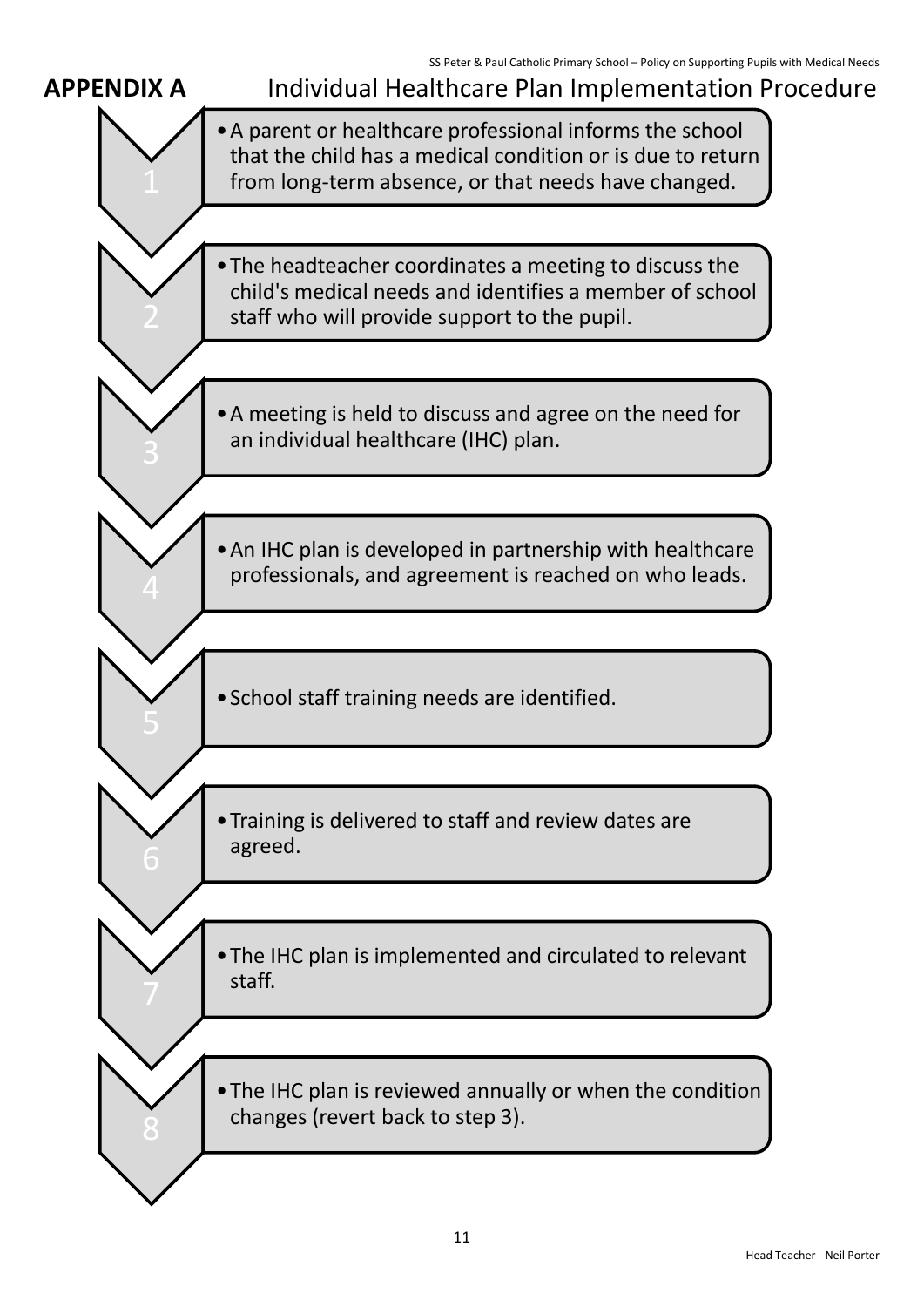

We live and learn in the light of Christ.

# **REQUEST FOR ADMINISTRATION OF MEDICATION FORM**

# **MEDICATION TO BE GIVEN**

I would like a member of staff to administer the above medication, on my behalf, in accordance with the School and Academy Medical Policy. I accept that they are acting on my instructions and they cannot be held responsible for any medication that is not given or given incorrectly. I will inform the school immediately, in writing, if there is any change to the dosage or frequency of the medication or if the medication is to be stopped.

Parent/Guardian Signature ……………………………………………………………………………………..

Print Name ……………………………………………………. Date ……………………………….

NB: If more than one medication is to be given, a separate form should be completed for each one.



St. John Paul II Multi Academy Registered Office: c/o Sacred Heart Catholic Primary School, Earlsbury Gardens, Birmingham B20 3AE E: enquiry@sjp2.net | T: 0121 354 6270 | W: johnpaulii.co.uk Catholic Senior Executive Leader (CSEL): Mr M. Emery Company House Registered No. 08706247